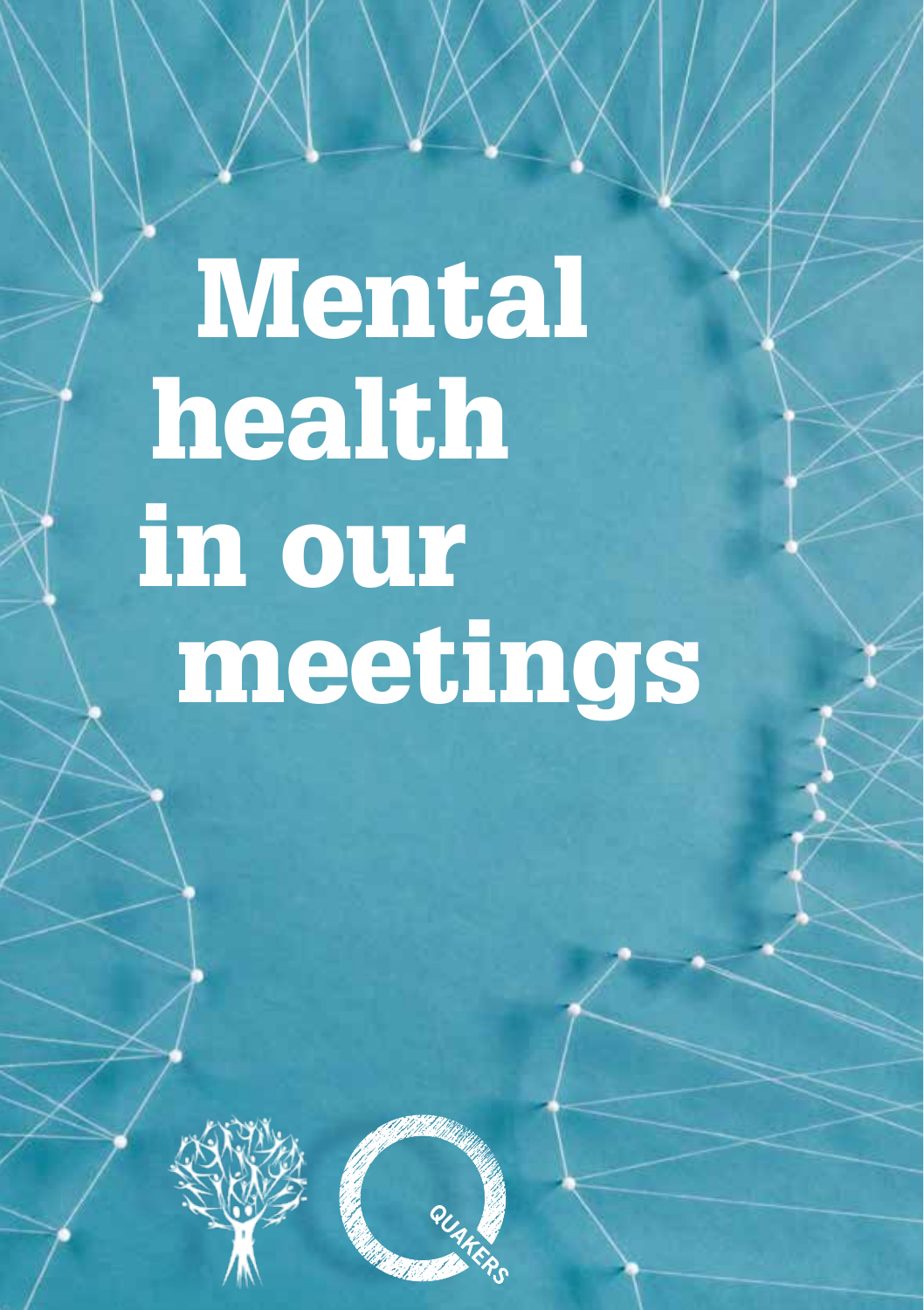### Introduction

Mental health in our meetings has long been of concern to Quakers of all ages. We hope that this leaflet will help Quakers who are considering these issues.

As Quakers, we aim to welcome everyone to our meetings. We try to create and offer a spiritual community where all can belong and feel respected, valued, safe and supported. We want everyone to be able to contribute with ministry and service.

Issues related to mental health need to be considered prayerfully and with discernment. This should be done while holding everyone in the meeting in the Light, so that the healthy life and growth of the meeting may continue.

The next page of this leaflet offers some queries to reflect on. Then it takes a look at the ways in which mental distress can present itself in meetings, along with some of the specific issues and concerns that may arise. Later it considers what someone might hope for from their meeting, and what the meeting might offer them. The final section offers some guidance and suggestions in response to mental health issues. Some resources and contacts are offered at the end.

#### Language

Many different phrases are used in relation to mental health, including: mental well-being or ill health; mental distress; mental disturbance; mental illness; or mental disorder. Each phrase used will have a different emotional resonance for any individual and may be more – or less – meaningful.

When words are strange or disturbing to you, try to see where they have come from and what has nourished the lives of others. Listen patiently and seek the truth which other people's opinions may contain for you.

*Advices & queries* 17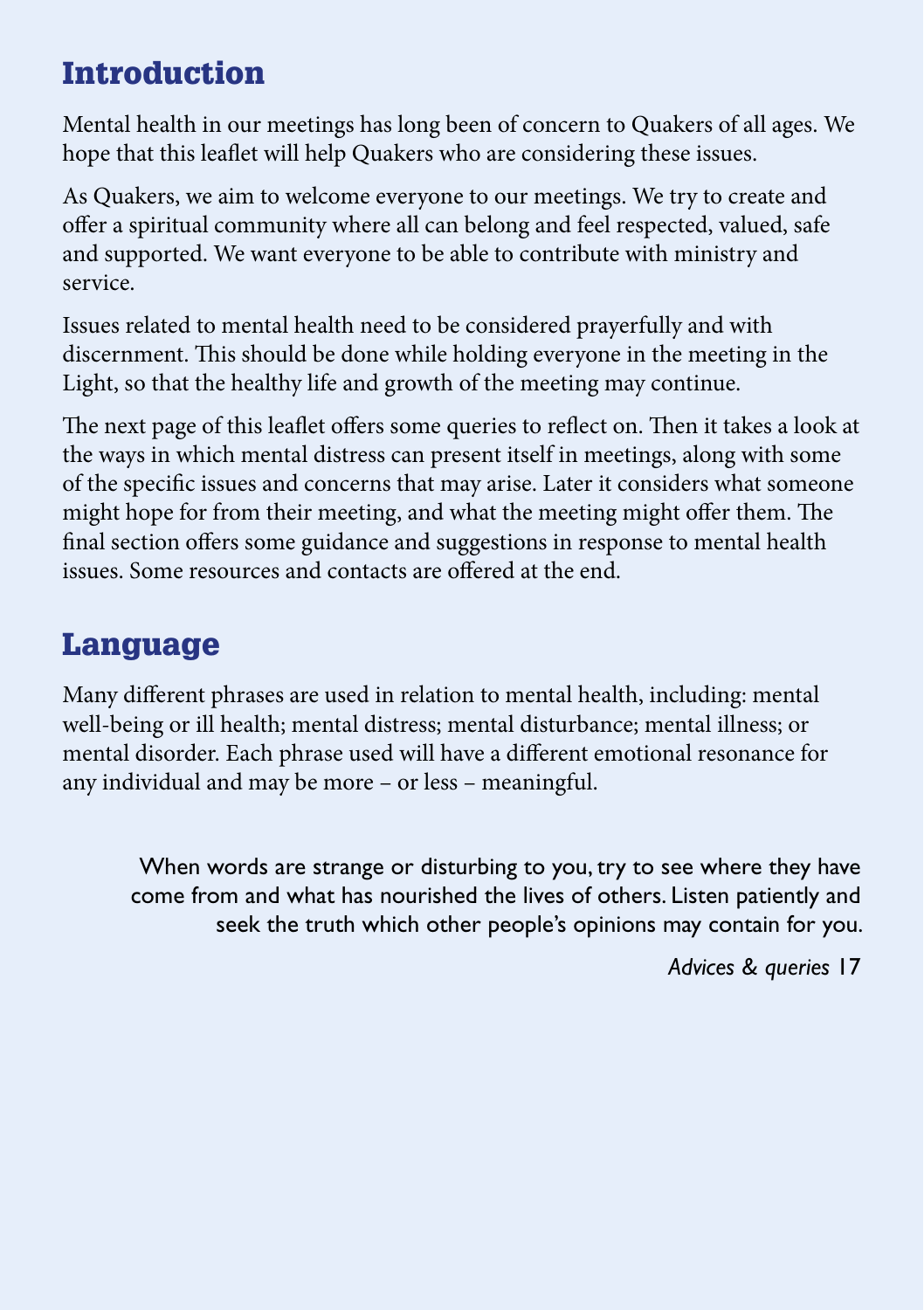### **Queries**

The following queries may help while thinking about mental health issues.

- How do we make our meeting a safe and welcoming place for all who wish to come to worship?
- "Meet together and know one another in that which is eternal" (George Fox, 1657; *Quaker faith & practice*, 2.35). Do we really seek to know one another in that which is eternal and those things which are spiritual as well as those things which are temporal? What does this mean for you and your meeting?
- Do we seek to understand each other's needs?
- Do we value everyone, whatever their needs may be, and for whatever they can contribute to the meeting community? How do we show that we value each person?
- Do we seek the gifts that each person has and look for ways for each to serve? Are we open to the gifts of everyone in whatever form they may come?
- How can we enable everyone to participate as fully as they wish, and are able, in the life of the meeting – worship, business, social concerns, learning and social activities?
- Do we, as a worshipping community, know the expectations of the meeting community, and what boundaries may be needed? How do we discern these? Do we communicate them clearly?
- Are we able to set boundaries in a spirit of kindness, and a non-blaming way?
- Do we consider how we may be mistaken in our perception? What can we do to remedy this?
- When we feel uncertain, do we share with others in our meeting and discern a way forward together?

Are you open to new light, from whatever source it may come? *Advices & queries* 7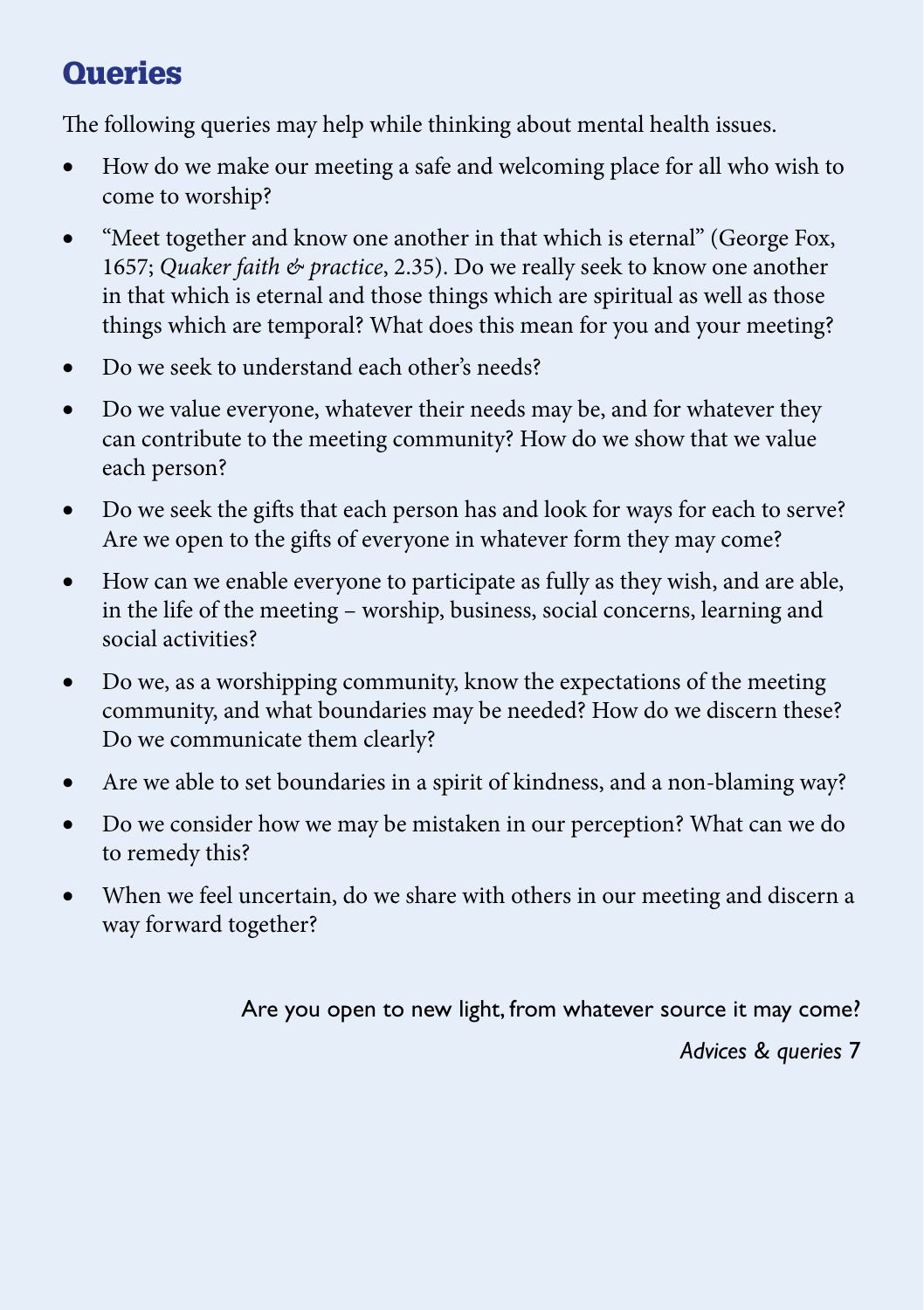# Signs of mental distress

There are many ways in which issues around mental health may present themselves in the meeting (the resource section at the end of this leaflet may help here).

It may be very clear to many in the meeting that an individual is under stress. That person may be very open about their needs, or they may show their stress or distress in less direct ways. These may include anger towards others, or to the whole meeting. Others may stay away or withdraw from meeting and not respond to contact. How can we respond?

There can be behaviour that disturbs the meeting community, either from someone with poor mental health or in the lack of a compassionate response to them. This may be a sign that someone is in need. What can be done?

When someone cannot hear and respond to the needs of the community as a whole, how do we address this?

Outwardly there may be an appearance of well-being, a personal mask that may be very important in coping with stress and/or distress. Or the person's thinking or behaviour may appear disturbed or distorted; their reality can be very different from that of others. There may or may not be some awareness of this difference.

> Isolation of spirit ... comes to most – perhaps all of us – at one time or another. There are times in our lives when the tides of faith seem far out, times of dryness... At such times we may stay away from meeting feeling that it does not give us the spiritual help that we need; or it may be that we continue to go and are to outward appearance actively engaged on the meeting's life and business, while, within, we feel the agonies of isolation and the longing for light to lighten our darkness.

> > Edward H. Milligan, 1951 *Quaker faith & practice*, 21.20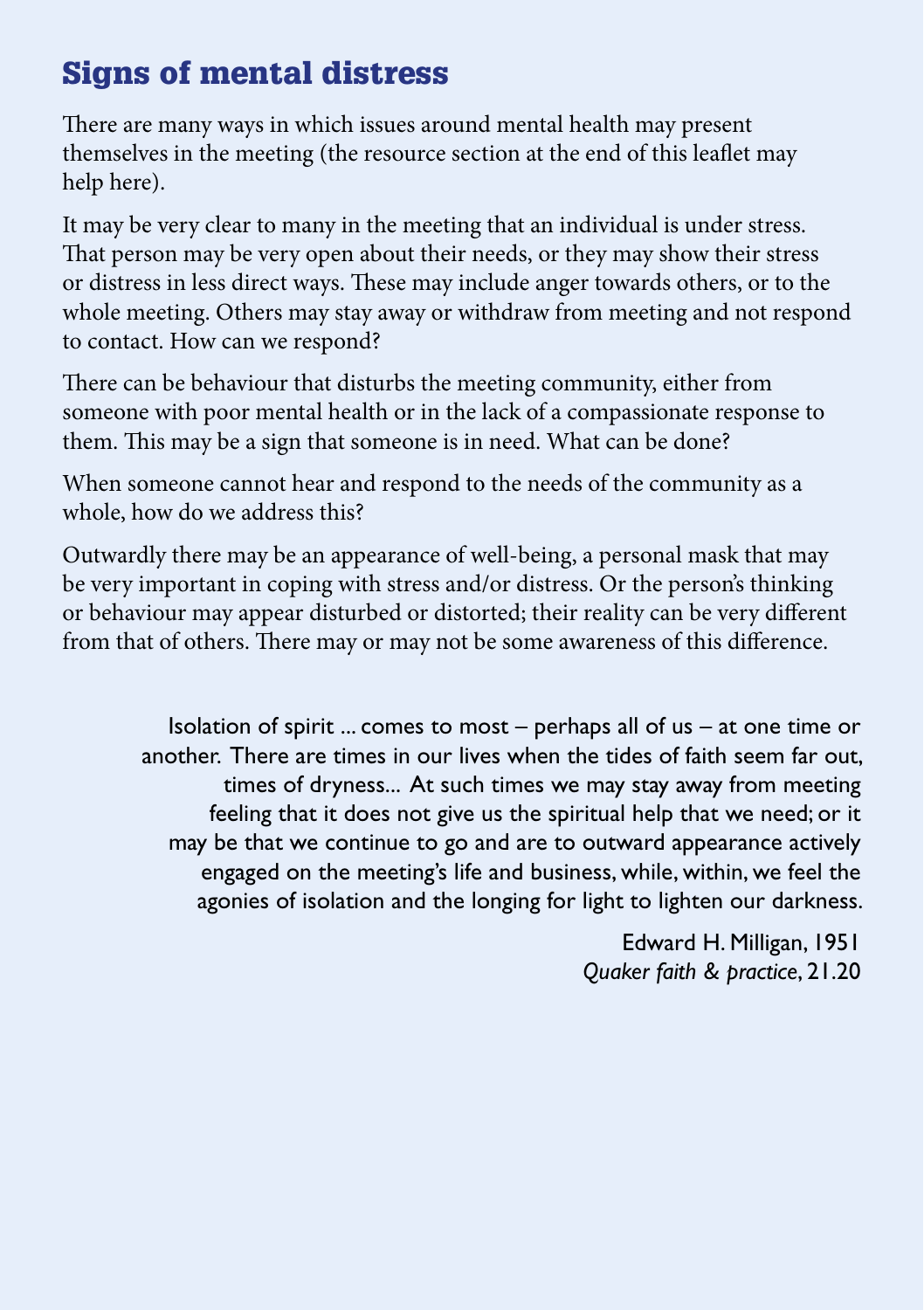# Addressing mental distress

There can be a reluctance to talk to one another about mental health or mental illness, or to address issues as they arise. This may be because we do not have a shared language for addressing these issues; or we may be afraid of upsetting or making people or a situation feel worse; or we may feel inadequate, lack knowledge and so think it better left to others to deal with; or we may be afraid of how we will be seen after speaking about our own issues (or of speaking out of turn about someone else's) and fear we may be seen as a 'problem' rather than as a person.

Where there are mental health issues affecting relationships in our community, it often becomes difficult to 'know one another' in the spirit. Relationships are disrupted and reciprocity and mutual understanding can become impossible. Both parties can become puzzled and disturbed when we cannot develop the reciprocal relationships we hope for. When our 'normal' ways of relating no longer work, we no longer know what to 'expect' in response to our contact. Using some words from stories received by Quaker Life in relation to mental health, people may seem or see themselves as 'difficult', 'ungrateful', 'unaware' or 'rejected'. We may avoid or feel anxious about making contact with each other. This inability to 'know one another', to understand the other and be understood, may disturb us.

Sometimes, when people take comments personally, this causes distress. It is important we see comments in the light of a whole situation and with love for one another. The person is not the problem. Their illness or distress may be, but so also may others' attitudes to this.

#### Further questions for meetings around these concerns

- How much can the meeting be involved and how much is it the responsibility of any one person? What support can be given to someone who is troubled? How can the meeting communicate, maintain boundaries and help those who have difficulties? What should be done about boundaries that are broken?
- Do we have the resources needed to manage and safely deal with whatever the situation may be? Does someone want more than the meeting can offer?
- Is professional intervention needed? If so, should meeting arrange this? How far should the meeting be involved?

Nobody wants to be tolerated. What we need is acceptance but where there are things that cannot be accepted then kindness and meaningful listening can help to shift those views.

Ministry given at Streatham & Brixton Quaker Meeting, by Chris Lofty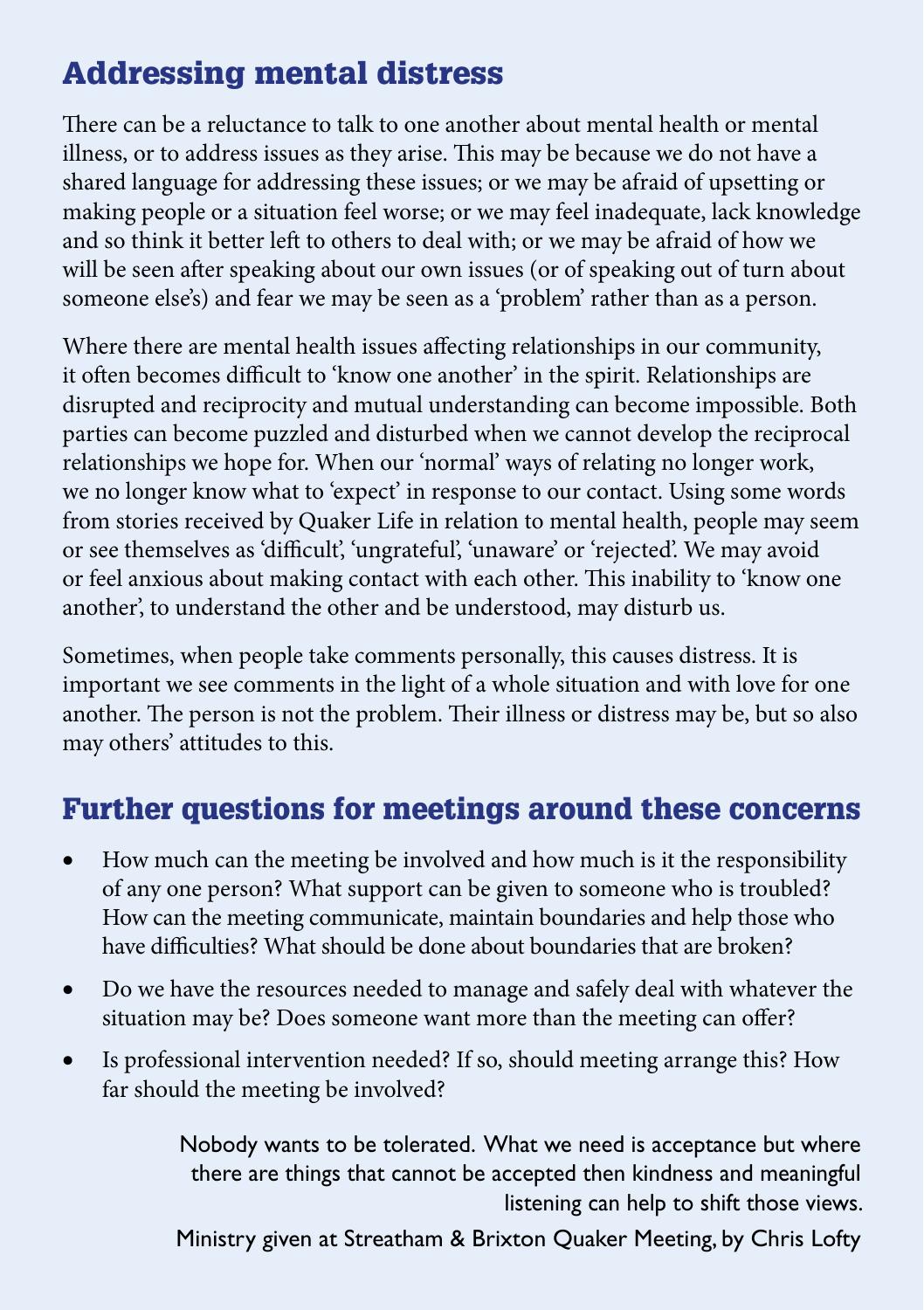### For each of us to consider personally

What might we hope for from our meeting, and what might a meeting offer?

Quaker meetings try to offer a safe, welcoming space where anyone can feel welcomed, respected and valued, and be offered support if needed. Quakers are encouraged to be part of the community and its worship, ministry, social activity, witness and service.

Many people experience mental health issues, stress or mental illness. These issues are often difficult to talk about and it may be difficult for you to make your needs known, or for others to become aware of them.

Everyone is different, even when they show similar signs or symptoms. You may wish to talk to someone privately; or to sit in a particular place; or not talk at all.

Whatever your needs or difficulties, as Quakers we aim to talk to everyone in a friendly manner, treating all with equal respect – to reflect the Quaker saying that everyone has 'that of God' or 'Light' or 'good' within them.

It can help others in your meeting to understand if you share what is on your mind or what you feel hurt about. It also helps if you are as open and honest as possible in indicating how others might help. Many people have limited experience of mental health issues and need guidance. Sometimes it can be helpful to bring someone, such as a carer or friend, who understands you well, to help us understand what could be done to help you feel welcome and included.

Or it may be that you need some time away from meeting for a while. If so, it is helpful to let us know so we can continue to support you appropriately. Sometimes people in meeting are not able to give as much support or time as you feel is needed or helpful. We may need to set limits to protect the Quaker community as a whole. In such circumstances the people in meeting who are supporting you will try to be open with you. A broken meeting community cannot help you or anyone.

Although as Quakers we try hard not to see anyone as a 'problem', we are human and make mistakes. In doing so, we often fail to put into practice the values to which we aspire. We are sorry when this occurs and causes hurt. Often, we do not even realise that it has happened. We hope you will feel able to speak to someone about this if it is your experience. It will help us all to learn and grow and become better able to respond and help more appropriately in the future.

If you wish to talk to someone, please ask. There is usually someone available in the meeting to listen to you, hopefully in an open and supportive manner – in particular Quakers with eldership or oversight responsibilities. Please remember that Quakers do not come to meeting in any professional role and may be under pressure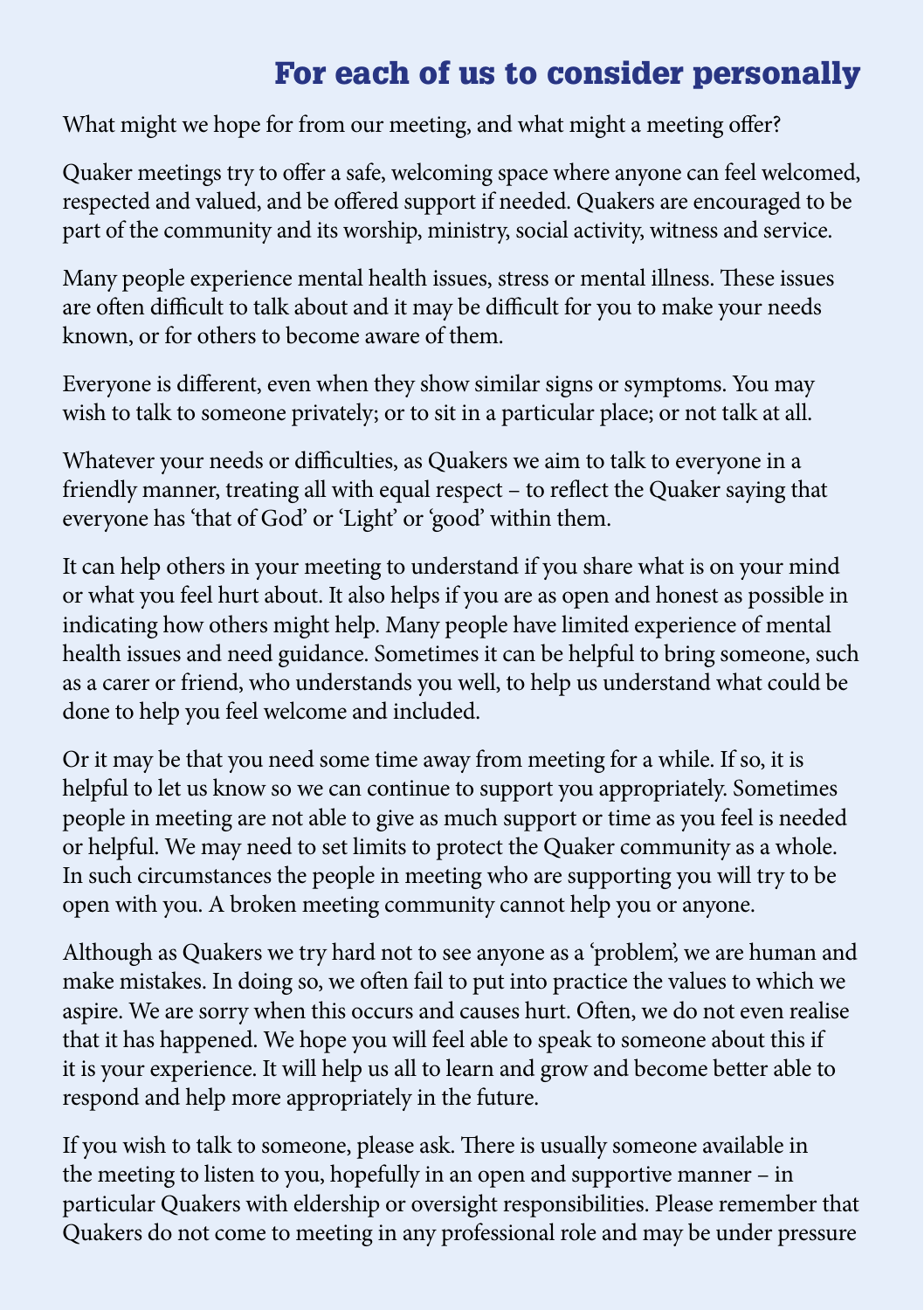themselves or have limited time to be available. Quakers value truth and integrity highly and will do all they can to be open with you and treat you fairly.

It is sometimes helpful to remember that you may not be the only one in your meeting who has experienced hurt. We all need to give, as well as receive. Your experience may help others and so help to spread a little more of the love and support that we all need.

As we enter with tender sympathy into the joys and sorrows of each other's lives, ready to give help and to receive it, our meeting can be a channel for God's love and forgiveness.

#### *Advices & queries* 18

### For meetings to consider together

There is nothing unusual about mental illness. Many people show some form of it at some time and many more may be distressed for all sorts of reasons. Earlier, we suggested some different ways in which individuals may show mental stress to a meeting, along with the issues and concerns that may arise.

It can be a challenge when someone's behaviour disturbs another, or others, or the meeting community. First, recognise and acknowledge the discomfort, note who is feeling it, and what might be triggering it. It is not a matter for blame. Discomfort may be a response to someone's behaviour, or a sign that someone is in need.

Everyone has a different level of acceptance of behaviours that may disturb the well-being of the meeting as a whole. There are limits to the behaviours that can be accepted in a meeting community and these will vary from meeting to meeting. In order to feel safe we all need situations to remain within predictable limits. This is why setting behavioural 'boundaries' is essential.

A key part of the process of maintaining boundaries, while offering support, is the clarity with which the situation is discussed. We can try to be too 'nice', hoping that, by being 'nice', conflict will be avoided and the problem will go away. It will not. Clear boundaries are needed for everyone. However, within the boundaries, flexibility is possible and often helpful, enabling the meeting to attend to the needs of an individual within the group.

Examples of ways of helping people with meetings for worship include: talking to the individual before or after meeting for worship; being flexible about the length of time for which a person joins the silence; sitting with someone and offering quiet support; or holding a special meeting for worship with its own structure and boundaries.

It is very important to clarify what someone who may be unwell can cope with; for instance, not expecting too much and not being too intrusive. This needs clearheaded discernment, respect and a willingness to listen to each other.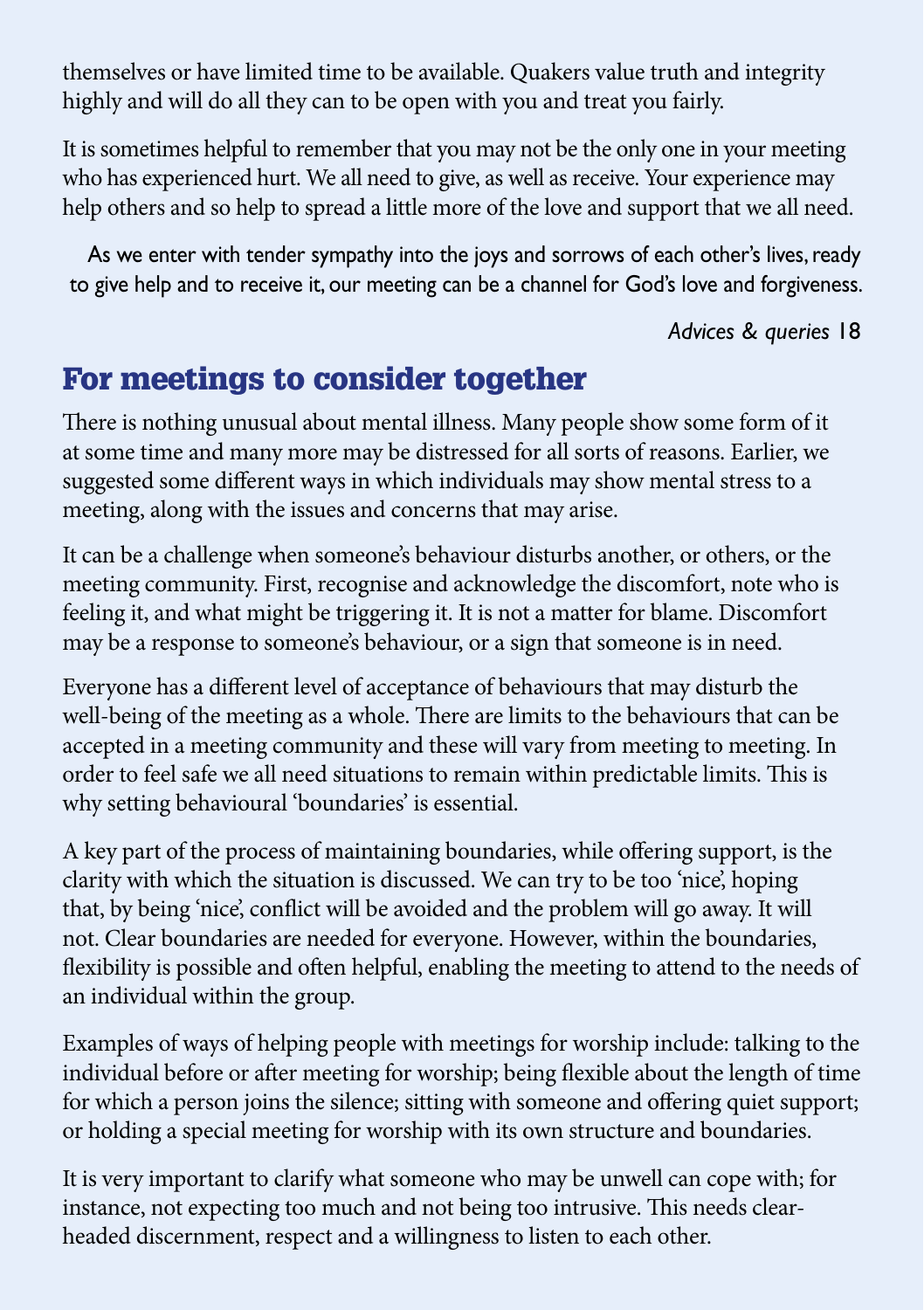## Some queries to help meetings reflect further

- Do we, as a community, have clear guidance and boundaries? How do we set these boundaries? Are we able to set them in a non-blaming way and in a spirit of kindness?
- What are we doing to make sure that the whole community is aware of these boundaries?
- How do we support both individuals and the meeting in managing these boundaries?
- If someone finds it difficult to stay within the agreed boundaries, what will we do about this? How much can the meeting as a whole help and how much is it the responsibility of any one person?
- What support can we give to people who are troubled?

In working with, and responding to, these questions, it is important to remember that someone who is unwell may need help to maintain boundaries, not to be too intrusive and not to expect too much. We could end up aggravating a situation and making someone feel worse.

Whatever happens, Friends need to be encouraged not to take comments personally but to see them in the light of the situation as a whole.

Real difficulties arise when the needs of the community are not heard by someone and they are unable to respond in a way that helps all involved; or when the community cannot find a way to respond to a person's needs. This is when it is particularly important to set and maintain clear boundaries while offering what support is reasonable. Do not expect too much from those who need or offer support. Ideally, we wish everyone to be part of the meeting community, but we can only offer anything so far as our health allows us. We need to find ways of being clear about what we are not able to do without causing undue and damaging stress.

Using our discernment process to find, agree and set boundaries can give confidence to all involved.

*Advices & queries* 22 may be helpful.

Addressing any discomfort or disturbance in the meeting is not a matter for blame.

When a person's distress may be reaching a point where it is not contained, discuss the situation with them and discern what steps might be taken, including taking professional advice or engaging with formal processes.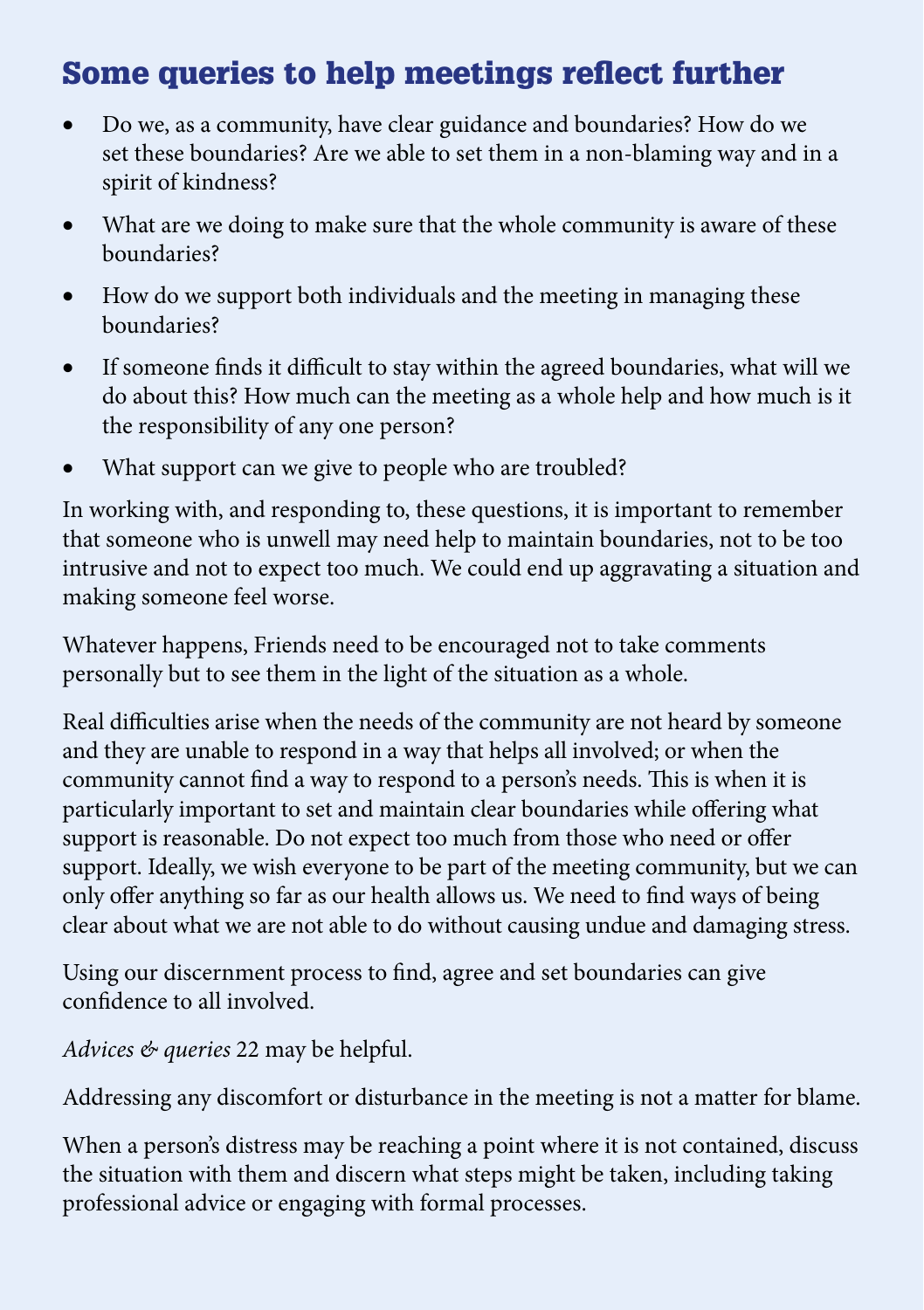Where someone withdraws from the meeting, or does not respond to contact, it is important to reflect on what might be causing this situation. Is it because someone is finding the meeting difficult to be in because of another person's behaviour, or is it because someone is finding the meeting difficult to be in because of their own mental health condition? If you suspect that the person might be ill, try to remain in touch with them but without putting pressure on them to meet, come back to the meeting or do anything that might be too burdensome for them. Show that you are concerned and care but that you do not expect a response. Remember that even sending a card saying that someone is being thought of or 'held in the Light' can mean a lot.

In offering support, our role is to help, not to try to 'fix'. A solution may not actually be what is needed. Offering support involves:

- listening attentively without preconceptions and in a spirit that allows another's voice to be heard
- • building and maintaining connections
- being alongside, accompanying a person (or group).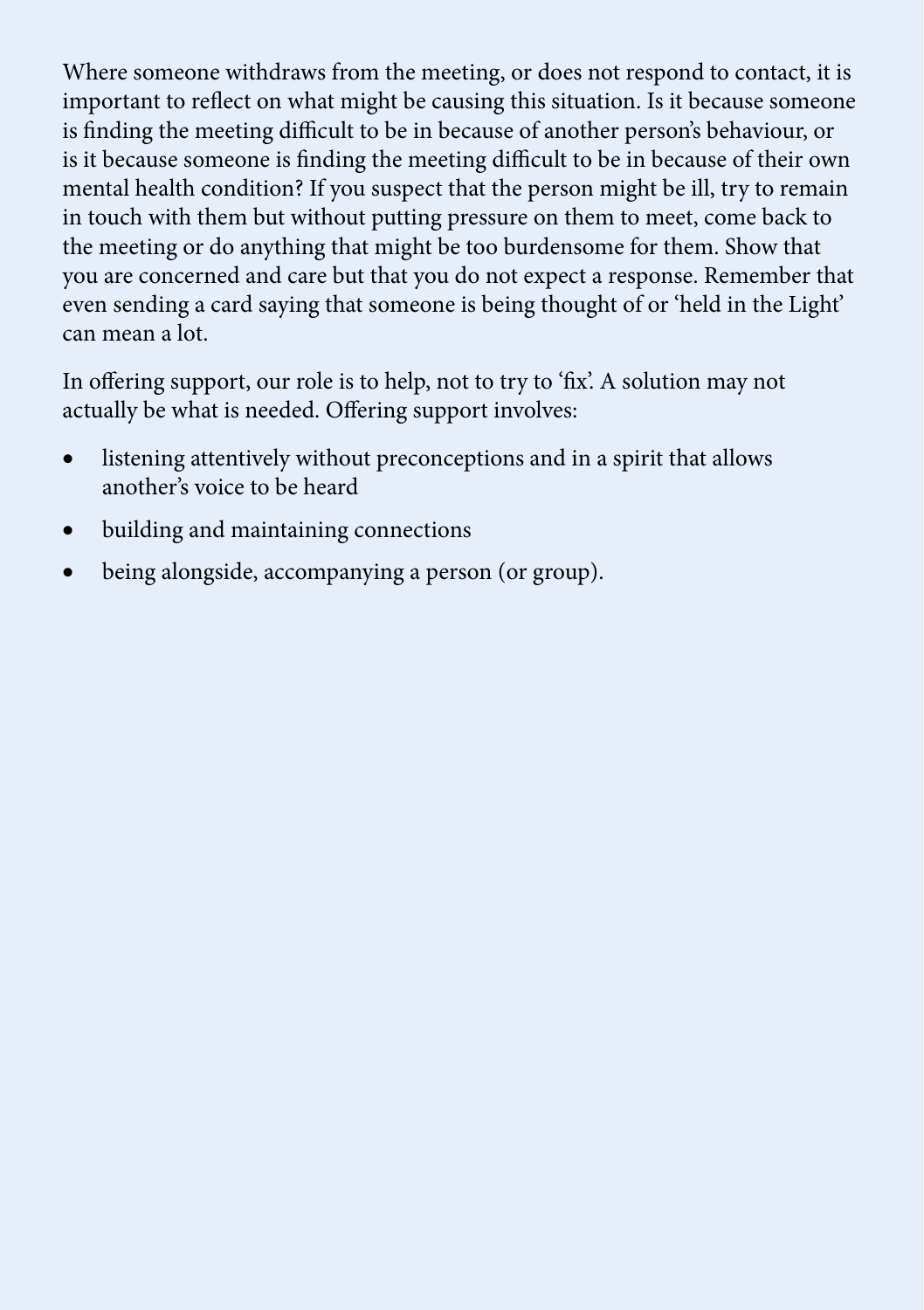## Some suggestions for having a conversation with someone who appears distressed

- Choose the communicator carefully. Do what you can to enable yourself to truly hear what is being said – by putting your own immediate concerns to one side – and be spiritually prepared to listen in the stillness that will allow another's voice to be heard. Hold all in the Light.
- Establish that there is no intention to hurt.
- Let go of any preconceptions you may have and take time to learn about each other's experience.
- Be aware that the person you are conversing with may not perceive that their behaviour is causing discomfort to the meeting. They may see things the other way round and there may be justification for this.
- Avoid making comparisons. These can be hurtful and are rarely useful.
- The speaker may use language that is strange to you. Try to find out why it is significant to them. When speaking or responding, do so from your heart.
- A solution may not be what is needed. Open-minded and open-hearted listening often are.

#### *Advices & queries* 17 may be helpful.

When help is offered it can be beneficial in some situations for this to be acknowledged or 'owned' by the wider meeting community in some way. This helps prevent inappropriate demands, or people becoming overwhelmed or overloaded. It may involve sharing what support is given to an individual, or how someone accompanying and supporting another person is being sustained.

In considering who is responsible for holding and responding to mental health issues in a meeting, begin by looking at what types of issues there are. It is also helpful to reflect on the gifts or strengths in the meeting community and how these might be made available in different situations. For those needing further support, this could be available in the local meeting, the area meeting, through those with responsibility for eldership and oversight, or by contacting Quaker Life. They are all there to be used or contacted, and issues and situations will be explored in confidence.

Although we are all involved in upholding the meeting, it may be that the wise course is for one or two people to consider the matter themselves. We also need to recognise that, primarily, we are a worshipping community; while mindful of one another and caring for each other, we are not a social care agency.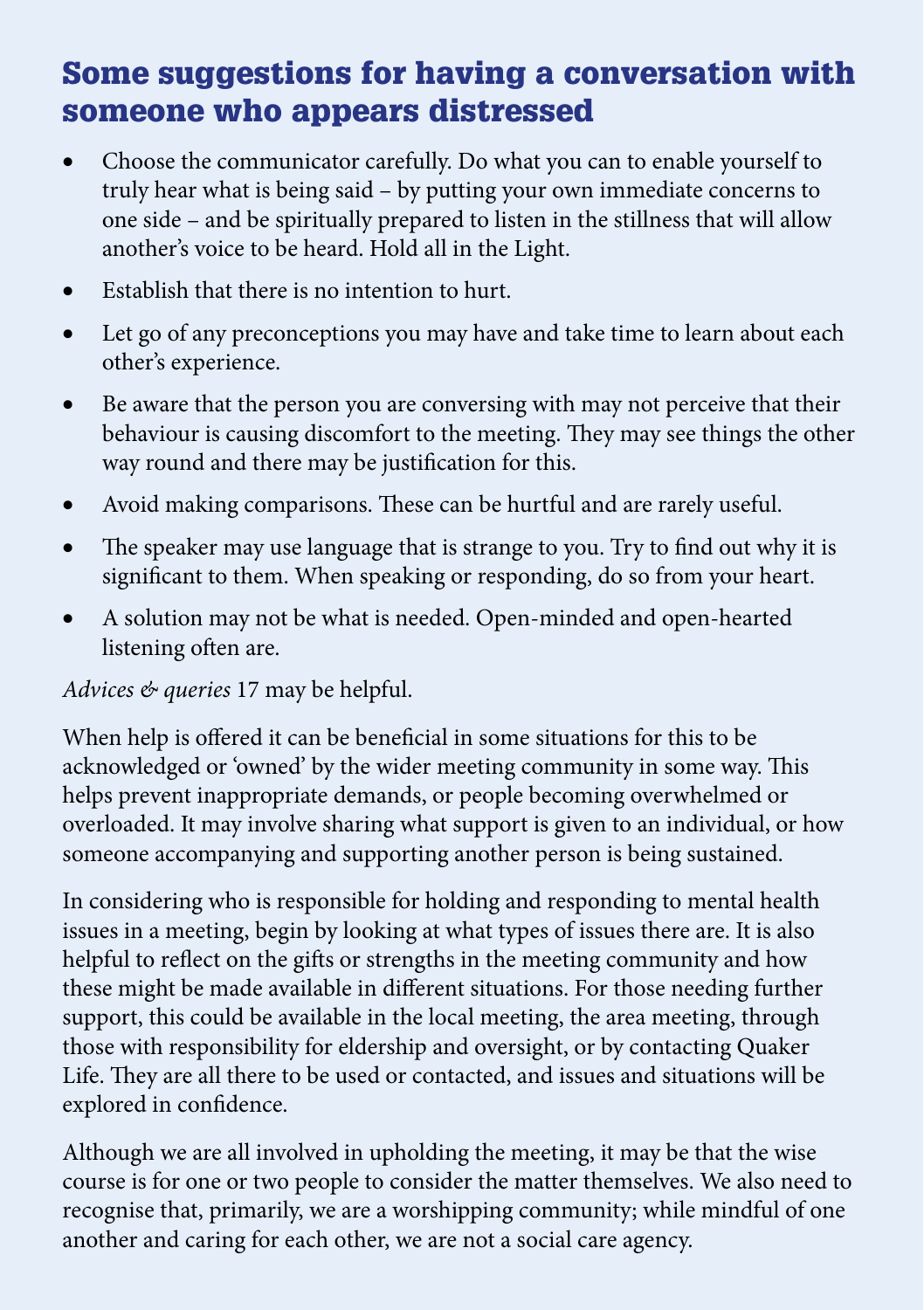It is important to remember that an individual is not a problem. Someone's behaviour, distress or illness may tricky to deal with – but so can other people's attitudes to it. We are asked to listen – to accompany. To this end trust and love are needed – even tough love at times, but still love.

The quotes below illustrate how someone can feel valued, belong and give service in a meeting despite suffering mental distress.

Quakers have really valued me when no one else in the world did … accepting that I am a worthwhile member of my meeting and my community even when I am a bit of a mess. I am not broken and worthless because I hear voices … there's recognition that even when I am fairly poorly there are things which I can do and that I am not just hopelessly receiving help.

Ceri Owen, *Quaker Voices*, September 2014

At meeting I could simply be me.

*Encounters with mental distress: Quaker stories*

*For more information about how Quaker Life can help your meeting deal with the issues around mental health, contact Oliver Waterhouse on 020 7663 1007 or oliverw@quaker.org.uk.*